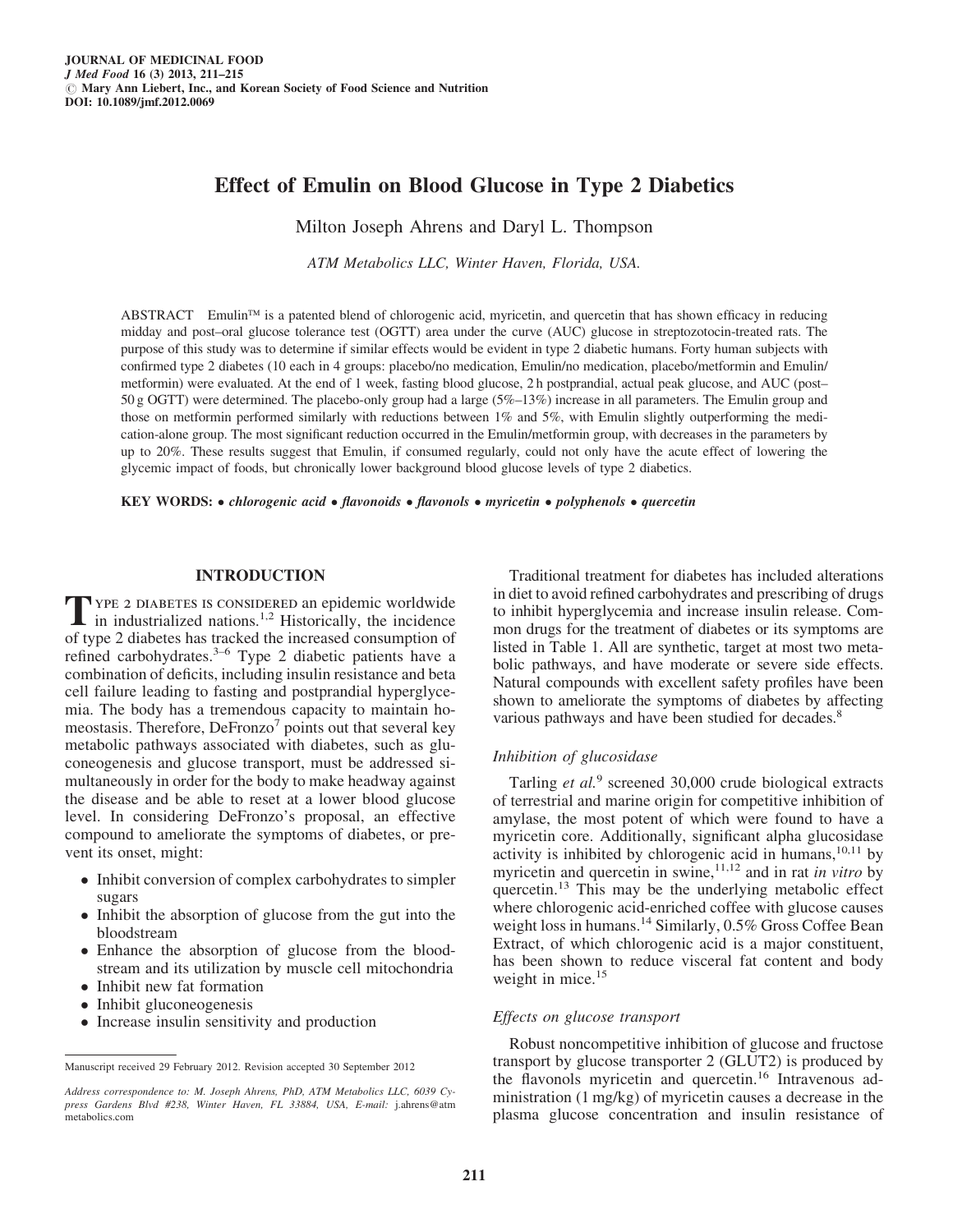| TABLE 1. CURRENT DRUG CLASSES PRESCRIBED |
|------------------------------------------|
| FOR THE TREATMENT OF TYPE 2 DIABETES     |

| Class                            | Action                                                                         | Side effects                                                     |
|----------------------------------|--------------------------------------------------------------------------------|------------------------------------------------------------------|
| Sulfonylureas<br>Meglitinides    | Secretagogues—upregulate<br>the secretion of insulin                           | Weight gain<br>Hypoglycemia                                      |
| <b>Biguanides</b><br>(metformin) | Down-regulate gluconeo-<br>genesis<br>Upregulate glucose<br>transporter 4      | Diarrhea<br><b>Nausea</b>                                        |
| Thiazolidinediones               | Upregulate mRNA<br>transcription leading<br>to decreased insulin<br>resistance | Osteoporosis (in<br>females), fluid<br>retention,<br>weight gain |
| Alpha-glucosidase<br>inhibitors  | Downregulate starch<br>digestion                                               | Flatulence                                                       |
| GLP analogs                      | Upregulate insulin release                                                     | Nausea, weight<br>loss, pancreatitis                             |

GLP, glucagon-like peptide.

obese Zucker rats by increasing the expression of glucose transporter 4 (GLUT4) and increasing the protein levels and phosphorylation of insulin receptor substrate-1 in soleus muscle of these obese rats.<sup>17,18</sup> At the same time, myricetin has been shown to inhibit the same transporter GLUT4 in *vitro* in normal rat adipocytes.<sup>19</sup> This different activity in different tissues, or tissues of the same type in different organs, may be due to a difference in membrane fluidity.20

## Inhibition of adipocyte growth and development

Myricetin coupled with quercetin together work to inhibit net glucose from entering fat cells<sup>19</sup> and release glucose from fat tissue in rat adipocytes.<sup>21–24</sup> Preadipocyte growth or development into adipocytes is inhibited in vitro by quercetin<sup>25</sup> and chlorogenic acid.<sup>26</sup>

#### Inhibition of gluconeogenesis

Quercetin inhibits gluconeogenesis in rat liver slices,  $2^{1,27}$ which appears to be by inhibition of glucokinase and glucose 6-phosphatase.<sup>20</sup>

In a study of streptozotocin-treated rats, equal amounts of myricetin, chlorogenic acid, and quercetin (total 15 mg/kg) were administered three times per day via gavage; at the end of 1 week, midday background blood glucose and postprandial area under the curve (AUC) blood glucose dropped by 18% and 27%, respectively (Koetzner L: Personal communication. Eurofins Product Safety Laboratories, Dayton, NJ, USA).

A main reason for noncompliance (patients not taking their medication) associated with diabetic pharmaceuticals is gastro-intestinal issues.<sup>28,29</sup> Capsules containing  $500 \text{ mg}$  of guava leaf extract normalized for quercetin content administered every 8 h during 3 days is effective in reducing abdominal pain associated with acute diarrhea in humans.<sup>30</sup> Oral treatment with quercitrin, which appears to be converted to quercetin in the small intestine, $31$  reduces myeloperoxidase and alkaline phosphatase levels, preserves normal fluid absorption, counteracts glutathione depletion, and ameliorates

colonic damage.32 Quercetin-treated rats have less diarrheal output and do not show mucosal hyperplasia.<sup>33</sup>

It would appear from these previous studies that a formulation of flavonoids containing myricetin, chlorogenic acid, and quercetin would work in combination on several pathways to ameliorate the symptoms of diabetes and address much of DeFronzo's concerns, while at the same time alleviate gastrointestinal distress. The purpose of this study is to evaluate whether Emulin™ (Anderson Global Group LLC, Irvine, CA, USA), a recently available proprietary patented formulation of myricetin, quercetin, and chlorogenic acid, the combination and ratio of which do not themselves occur in nature, is able to reduce fasting and postprandial plasma blood glucose in human type 2 diabetics, while avoiding gastrointestinal upset.

## MATERIALS AND METHODS

This was a randomized, double-blind, placebo controlled, parallel group study. Test article identity was unknown to principle investigator, clinic staff, or subjects. This research was fully reviewed by Quorum Review IRB (Seattle, WA, USA) and procedures followed were in accordance with the ethical standards of the responsible committee on human experimentation and with the Helsinki Declaration of 1975, as revised in 2008. Forty subjects were selected based upon the following criteria:

#### Inclusion criteria:

- Male or female age 18 or older
- Females of childbearing potential must agree to use a medically approved method of birth control and have a negative urine pregnancy test result
- Diagnosed with type 2 diabetes (having a blood sugar level between 126–249 mg/dL)
- $\bullet$  body mass index (BMI)  $\geq$  30 kg/m<sup>2</sup>

#### Exclusion criteria:

- Women who are pregnant, breastfeeding, or planning to become pregnant during the course of the trial
- Unstable medical conditions as determined by the Principle Investigator
- Use of insulin
- Participation in a clinical research trial within 30 days before randomization
- Subjects with type I diabetes

Subjects were screened to meet the inclusion and exclusion criteria. An insulin C-peptide blood test was performed to show that individuals did not have type 1 diabetes. At screening (visit 1, week 0), a urine pregnancy test was conducted on all females of childbearing potential. Medical history and concomitant therapies were reviewed; height, weight, heart rate, and blood pressure were measured and BMI calculated. Fasting blood samples were collected for determination of glucose from eligible subjects. Subjects were divided into two groups: those on metformin, and those on no drug regime. As subjects of both groups were enrolled they were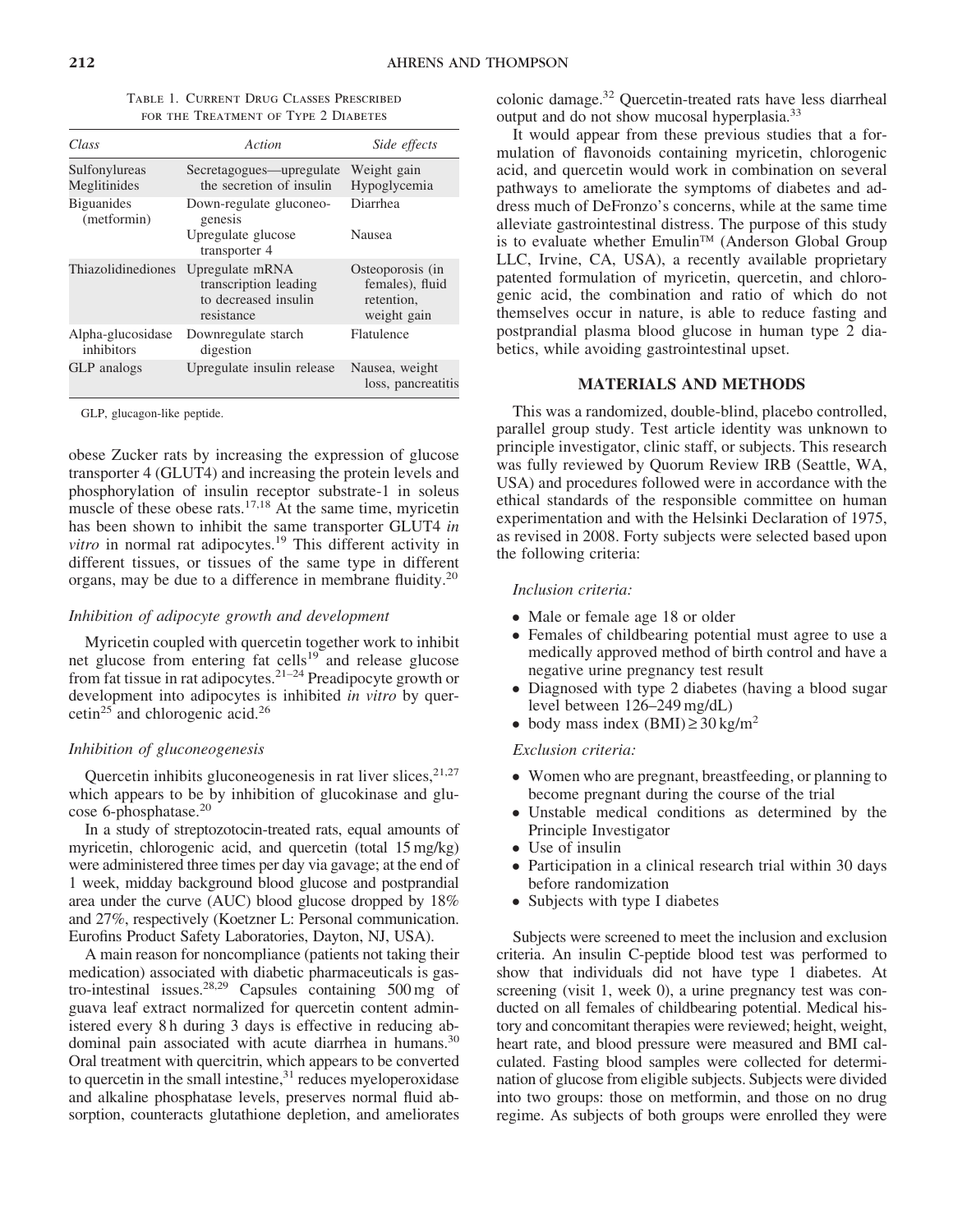assigned into group A or group B without prejudice. This resulted in four groups: (1) Placebo only, (2) Emulin only, (3) Placebo and on metformin, and (4) Emulin and on metformin.

Subjects were administered one 250 mg capsule (placebo or Emulin, according to group assignment) 15 min before undergoing oral glucose tolerance test (OGTT) with blood sampling for glucose at 0, 30, 60, 120, 180, and 240 min after ingesting a 50 g glucose tolerance beverage (Ensure) within 5 min. Bottles (containing placebo or Emulin capsules, marked "A" or "B") and a treatment diary were dispensed and subjects instructed on use. Subject selfadministered one 250 mg capsule 15 min before breakfast, lunch, and dinner every day except on day of next OGTT, where the dose at breakfast was skipped. Subjects were instructed to record food intake, remain on their typical diet, and to fast 12 h before returning to the clinic for the next OGTT.

Subjects returned to the clinic for visit 2 on day 7 (week 1). Weight, heart rate, and blood pressure were measured and OGTT performed as on visit 1. Diaries were collected; compliance, concomitant therapies, and adverse events were assessed and addressed.

Blood glucose for each individual in Group A and Group B were determined for points at 0, 30, 60, 120, 180, and 240 min for each visit (two visits). The time zero for the OGTT served as the fasting blood glucose data point. AUCs were determined for each individual for each visit using the trapezoid method. Percent changes in fasting, peak postprandial, 2h postprandial, and AUC glucose were determined for each individual within each treatment group. P-values were determined with a Mann–Whitney U-test for all combinations of pairs.

## RESULTS AND DISCUSSION

Fasting blood glucose levels > 125 mg/dL and 2 h postprandial glucose post-OGTT > 199 mg/dL are indicative of diabetes. The body's carbohydrate metabolism fails to adequately control blood sugar. Reducing these two major indicators could ameliorate the effects of diabetes. Table 2 shows the average percent changes in fasting, 2 h postprandial, actual peak, and AUC blood glucose at 1 week for all treatment groups.

#### Fasting blood glucose

There was a large increase in the placebo group (12.75%), while there was a decrease in the Emulin and metformin groups at  $\alpha = 0.01$  and 0.10, respectively. Emulin outperformed the metformin group, which remained unchanged, but the difference between the groups was not statistically significant. Those persons on metformin receiving Emulin showed over 30-fold increase in efficacy, significant at  $\alpha$  = 0.10, the effect more than additive, indicating the test article is impacting other pathways associated with fasting blood glucose than those affected by metformin alone. It appears the body has reset its fasting blood glucose at a lower level in response to Emulin or the combination of Emulin and metformin. Such a dramatic increase in the placebo group can

|                       |                       |                | Significance at <sup>c</sup> |                 |   |              |                |                 |   |              |                |                 |   |                |                |                 |   |
|-----------------------|-----------------------|----------------|------------------------------|-----------------|---|--------------|----------------|-----------------|---|--------------|----------------|-----------------|---|----------------|----------------|-----------------|---|
| Group <sup>a</sup>    | % Change <sup>b</sup> |                |                              | $\alpha = 0.20$ |   |              |                | $\alpha = 0.10$ |   |              |                | $\alpha = 0.05$ |   |                |                | $\alpha = 0.01$ |   |
| Fasting blood glucose |                       |                |                              |                 |   |              |                |                 |   |              |                |                 |   |                |                |                 |   |
| Placebo               | 12.75                 | $\mathbf{A}$   |                              |                 |   | $\mathbf{A}$ |                |                 |   | A            |                |                 |   | $\mathbf{A}$   |                |                 |   |
| Emulin                | $-5.11$               |                | B                            |                 |   |              | $\mathbf B$    |                 | D |              | B              |                 | D |                | B              |                 | D |
| Metformin             | $-0.59$               |                | $\mathbf B$                  | $\mathcal{C}$   |   |              | $\overline{B}$ | $\mathsf{C}$    |   | $\mathbf{A}$ | $\overline{B}$ | $\mathsf{C}$    |   | A              | $\mathbf{B}$   | $\mathsf{C}$    |   |
| $E+M$                 | $-19.53$              |                |                              |                 | D |              |                |                 | D |              |                | $\mathcal{C}$   | D |                |                | $\mathsf C$     | D |
| 2 h postprandial      |                       |                |                              |                 |   |              |                |                 |   |              |                |                 |   |                |                |                 |   |
| Placebo               | 4.94                  | $\mathbf{A}$   |                              |                 |   | $\mathbf{A}$ |                |                 |   | $\mathbf{A}$ |                |                 |   | $\mathbf{A}$   |                |                 |   |
| Emulin                | $-1.01$               | $\mathbf{A}$   | B                            |                 |   | $\mathbf{A}$ | B              |                 |   | A            | B              |                 |   | А              | B              |                 |   |
| Metformin             | $-3.50$               |                | B                            | $\mathcal{C}$   |   | $\mathbf{A}$ | $\mathbf{B}$   | $\mathcal{C}$   |   | $\mathbf{A}$ | B              | $\mathcal{C}$   |   | $\overline{A}$ | B              | $\mathcal{C}$   |   |
| $E+M$                 | $-13.42$              |                |                              |                 | D |              |                | $\mathcal{C}$   | D |              | $\overline{B}$ | $\mathcal{C}$   | D | $\overline{A}$ | $\overline{B}$ | $\mathcal{C}$   | D |
| Actual peak           |                       |                |                              |                 |   |              |                |                 |   |              |                |                 |   |                |                |                 |   |
| Placebo               | 9.91                  | $\mathbf{A}$   |                              |                 |   | A            |                |                 |   | A            |                |                 |   | A              |                |                 |   |
| Emulin                | 1.15                  | $\overline{A}$ | B                            |                 |   | $\mathbf{A}$ | $\, {\bf B}$   |                 |   | $\mathbf{A}$ | B              |                 |   | $\mathbf{A}$   | B              |                 |   |
| Metformin             | $-0.81$               |                | B                            | $\mathcal{C}$   |   | $\mathbf{A}$ | $\, {\bf B}$   | $\mathcal{C}$   |   | A            | B              | $\mathsf{C}$    |   | A              | B              | $\mathsf{C}$    |   |
| $E+M$                 | $-5.14$               |                | B                            | $\mathcal{C}$   | D |              | B              | $\mathcal{C}$   | D | A            | B              | $\mathcal{C}$   | D | A              | B              | $\mathsf C$     | D |
| Area under the curve  |                       |                |                              |                 |   |              |                |                 |   |              |                |                 |   |                |                |                 |   |
| Placebo               | 11.50                 | $\mathbf{A}$   |                              |                 |   | $\mathbf{A}$ |                |                 |   | $\mathbf{A}$ |                |                 |   | $\mathbf{A}$   |                |                 |   |
| Emulin                | $-5.06$               |                | B                            |                 |   |              | B              |                 |   |              | $\mathbf B$    |                 |   | $\mathbf{A}$   | B              |                 |   |
| Metformin             | $-2.95$               |                | B                            | $\mathcal{C}$   |   |              | $\mathbf{B}$   | $\mathcal{C}$   |   |              | B              | $\mathcal{C}$   |   | $\mathbf{A}$   | B              | $\mathcal{C}$   |   |
| $E+M$                 | $-16.88$              |                | B                            | $\mathsf{C}$    | D |              | $\, {\bf B}$   | $\mathcal{C}$   | D |              | $\mathbf B$    | $\mathsf{C}$    | D |                | B              | $\mathsf{C}$    | D |

Table 2. Statistical Significance Between Groups at the Indicated Alpha Level

a Groups are as follows: placebo, taking a placebo and not on any drug regime; Emulin, taking Emulin and not on any drug regime;metformin, on metformin and taking a placebo;  $E + M$ , taking Emulin and on metformin.

b Percent change is the average percent change in the parameters between day 0 and day 7 for all individuals in the group.

c Values followed by the same letter are not significantly different at the indicated alpha level.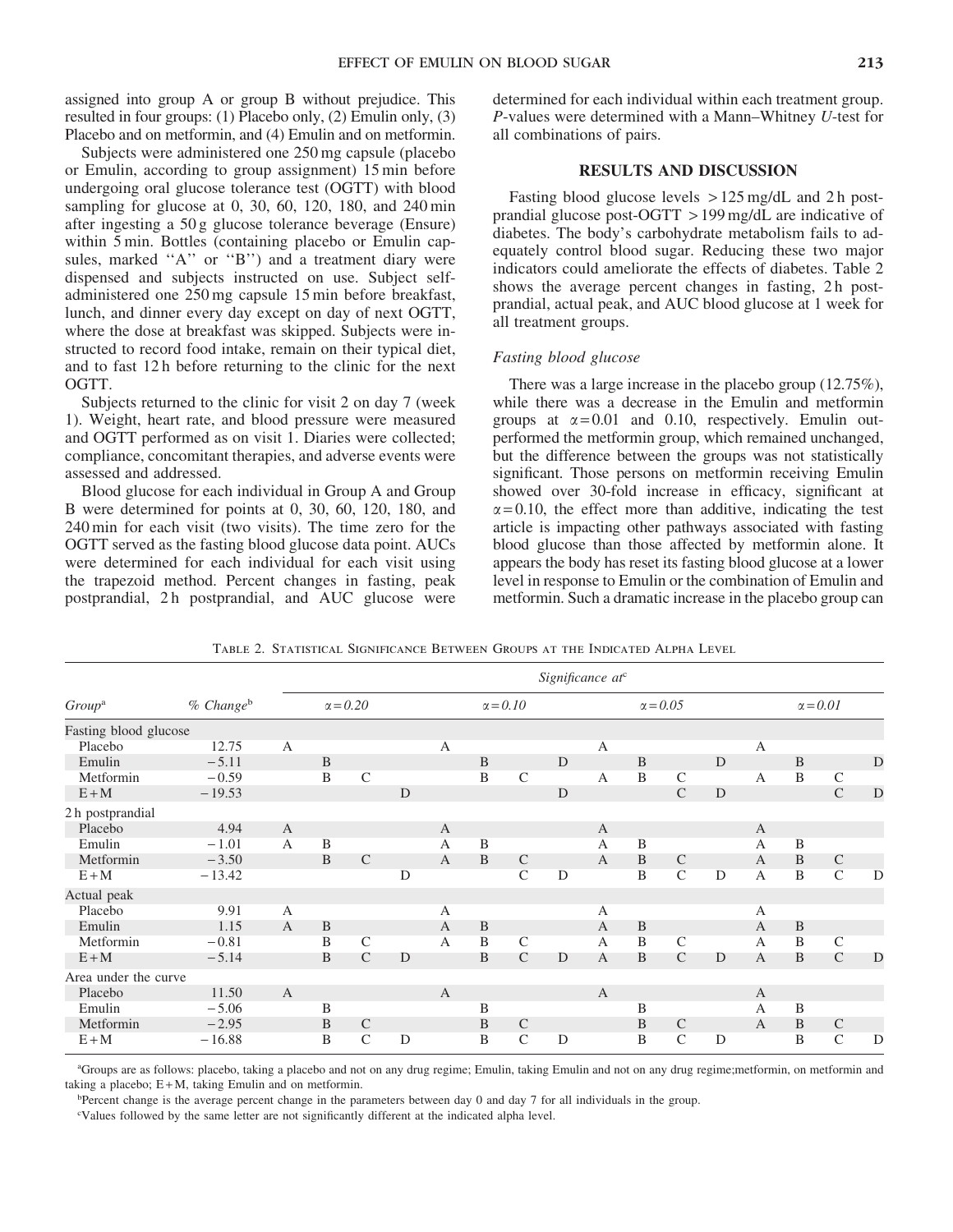be explained by the patients taking the liberty to change their diets to include more glucose-rich foods.

## Two hour postprandial and peak glucose

As with the fasting blood glucose, for the 2 h postprandial blood glucose there was an increase in the placebo group; however, smaller at 4.9%. There was no significant difference between the placebo, Emulin, and metformin only groups at  $\alpha = 0.10$ . However, the combination Emulin and metformin group  $(E+M)$  decreased 13% and was significantly different contrasted to the placebo group at  $\alpha = 0.05$ . The actual peak glucose showed a very similar pattern except the increase in the placebo group and the decrease in the  $E+M$  group was about double and one third that of the 2h postprandial changes, respectively.

#### Area under the curve

Fasting blood glucose and AUC showed a remarkably similar pattern and levels of significance. Although fasting blood glucose and peak glucose levels are indicators for diabetes, AUC is most often used to determine the effectiveness of treatments for the disease. With no treatment, the placebo group had an increase in this parameter of 11.5% by the end of the week, while the Emulin alone group experienced a 5% decrease. Metformin alone was slightly less effective at reducing AUC (3%) than Emulin alone. When taken with Emulin, the reduction was  $>16\%$ . While the effects appear to be more than additive, there was no significant difference between the Emulin and metformin groups. The data presented in Table 2 is visually represented in Figures 1 and 2. The acute effect of Emulin (the effect which occurs immediately or within hours of administration) is shown in Figure 1. Peak glucose and AUC were reduced compared to control (placebo) in the Emulin groups with or without metformin, which results in a lower glycemic impact, with the  $E + M$  group having the lowest peak and AUC. Figure 2 shows a chronic effect (the effect which occurs over days following or during administration) evident at 1 week. What is immediately apparent is the sepa-



FIG. 1. Effect of Emulin, metformin, and Emulin plus metformin on oral glucose tolerance test (OGTT) following administration of 250 mg Emulin at day 0. Data points are group means with standard errors,  $n = 10$ . Color images available online at www.liebertpub.com/jmf



FIG. 2. Effect of Emulin, metformin, and Emulin plus metformin on OGTT after 1 week administration of  $250 \text{ mg}$  Emulin  $3 \times \text{daily}$ . Data points are group means with standard errors,  $n = 10$ . Color images available online at www.liebertpub.com/jmf

ration between groups with respect to all parameters at 1 week contrasted with week 0. The Emulin, metformin, and E + M groups all had lower fasting, peak, and AUC blood glucose levels as compared with the placebo group. The metformin groups' peak glucose was delayed 1 h compared to the placebo and Emulin-only groups. However, the AUC for both Emulin and  $E+M$  groups had significantly lower AUC than either the placebo or metformin-only groups.

In this study, there were no significant distribution patterns of weight, BMI, race, sex, or age between groups and no observed significant differences between diets and food consumption patterns between groups. Although quercetin and myricetin have been shown to competitively inhibit the uptake of methylglucose in isolated rat adipocytes<sup>18</sup> and preadipocyte growth or development into adipocytes is inhibited in vitro by chlorogenic acid<sup>22</sup> and quercetin,<sup>23</sup> in this trial, there was no significant differences in weight loss between groups, probably due to the brevity of the study period. One subject each in the metformin and  $E + M$  groups reported gastrointestinal issues. These data suggest that Emulin can impact blood glucose levels in type 2 diabetics by lowering fasting blood glucose levels, and AUC following OGTT by 1 week. Individuals already receiving metformin as a treatment may see improvements over metformin alone by the addition of Emulin. These results support the hypothesis that Emulin, if consumed regularly, could not only have the acute effect of lowering the glycemic impact of foods, but chronically lower background blood glucose levels of type 2 diabetics. Further research is warranted.

## ACKNOWLEDGMENTS

The authors wish to express appreciation to Mark Kipnes, Associate Director, Diabetes & Glandular Disease Clinic, San Antonio, TX, USA, for valuable insight and assistance in coordinating and planning this investigation.

## AUTHOR DISCLOSURE STATEMENT

J.A. and D.T. are employees of ATM Metabolics LLC, Winter Haven, FL, USA. This study was conducted under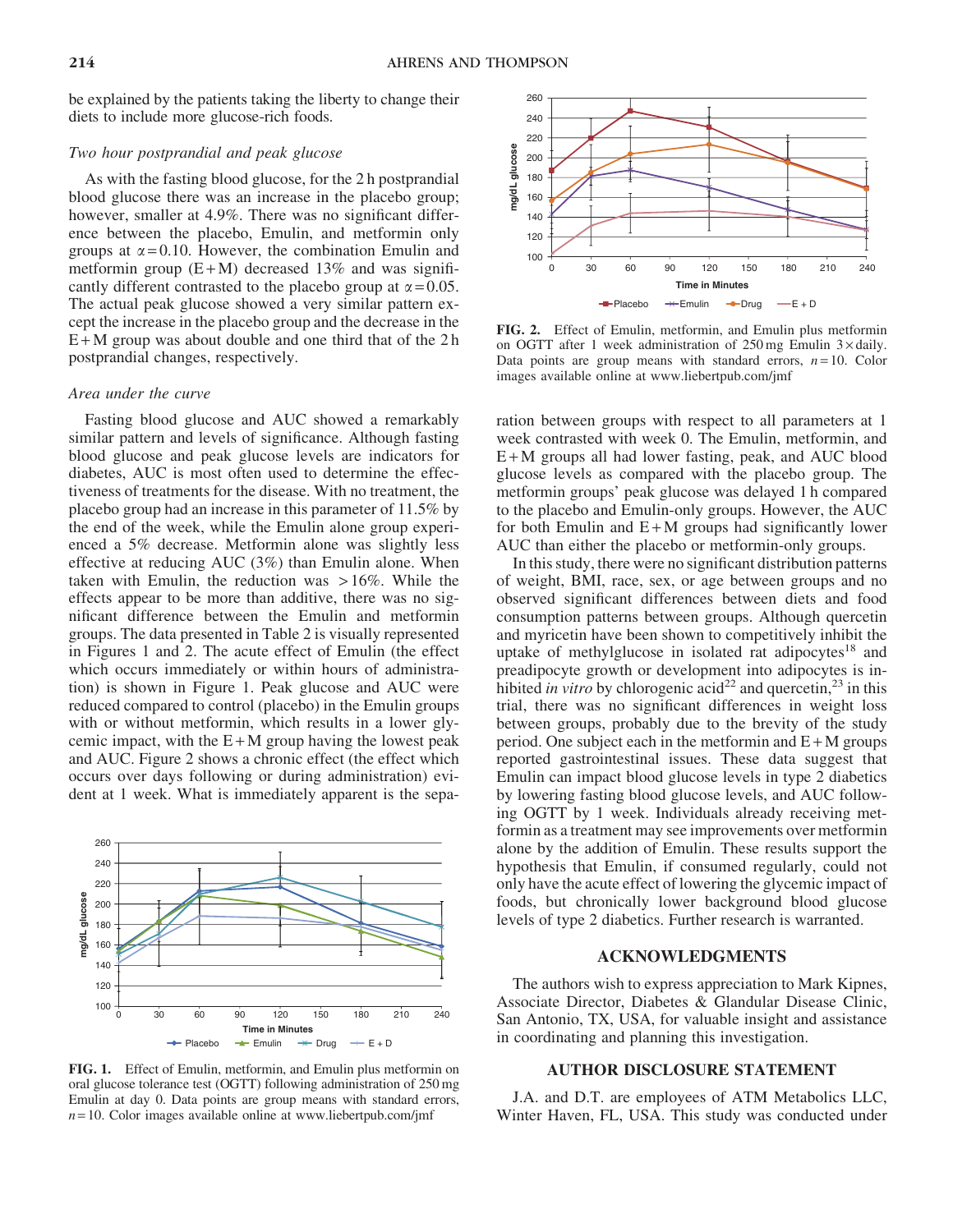contract by the Diabetes & Glandular Disease Clinic and financed by ATM Metabolics LLC.

#### **REFERENCES**

- 1. Rewers M, LaPorte RE, Walczak M, Dmochowski K, Bogaczynska E: Apparent epidemic of insulin-dependent diabetes mellitus in Midwestern Poland. [Diabetes](http://online.liebertpub.com/action/showLinks?pmid=3792661&crossref=10.2337%2Fdiabetes.36.1.106) 1987;36:106–113.
- 2. King H, Rewers M: Diabetes in adults is now a Third World problem. [The WHO Ad Hoc Diabetes Reporting Group.](http://online.liebertpub.com/action/showLinks?pmid=1786615) Bull [World Health Organ](http://online.liebertpub.com/action/showLinks?pmid=1786615) 1991;69:643–648.
- 3. Zimmet P, Lefebvre P: The global NIDDM epidemic. Treating the disease and ignoring the symptom. [Diabetologia](http://online.liebertpub.com/action/showLinks?pmid=8932987&crossref=10.1007%2Fs001250050565) 1996;39: 1247–1248.
- 4. Mudaliar SR, Henry RR: Strategies for preventing type II diabetes. What can be done to stem the epidemic? [Postgrad Med](http://online.liebertpub.com/action/showLinks?pmid=9008696&crossref=10.3810%2Fpgm.1997.01.148) 1997;101:181–186, 189.
- 5. Liu S: Intake of refined carbohydrates and whole grain foods in relation to risk of type 2 diabetes mellitus and coronary heart disease. [J Am Coll Nutr](http://online.liebertpub.com/action/showLinks?pmid=12166526&crossref=10.1016%2FS1072-7515%2801%2901164-4) 2002;21:298–306.
- 6. Gross LS, Li L, Ford ES, Liu S: Increased consumption of refined carbohydrates and the epidemic of type 2 diabetes in the United States: an ecologic assessment. [Am J Clin Nutr](http://online.liebertpub.com/action/showLinks?pmid=15113714) 2004;79: 774–779.
- 7. DeFronzo RA: Banting lecture. From the triumvirate to the ominous octet: a new paradigm for the treatment of type 2 diabetes mellitus. [Diabetes](http://online.liebertpub.com/action/showLinks?pmid=19336687&crossref=10.2337%2Fdb09-9028) 2009;58:773–795.
- 8. Abou Khatwa H, Kinawi M: The effect of vitamin P on the metabolism of carbohydrates in diabetic and normal persons.  $\underline{J}$  $\underline{J}$  $\underline{J}$ [Egypt Med Assoc](http://online.liebertpub.com/action/showLinks?pmid=15429098) 1950;33:387–397.
- 9. Tarling CA, Woods K, Zhang R, Brastianos HC, Brayer GD, Andersen RJ, Withers SG: The search for novel human pancreatic alpha-amylase inhibitors: high-throughput screening of terrestrial and marine natural product extracts. Chem Biochem 2008;9:433–438.
- 10. Rohn S, Rawel HM, Kroll J: Inhibitory effects of plant phenols on the activity of selected enzymes. [J Agric Food Chem](http://online.liebertpub.com/action/showLinks?pmid=12033830&crossref=10.1021%2Fjf011714b) 2002;50:3566–3571.
- 11. Ishikawa A, Yamashita H, Hiemori M, Inagaki E, Kimoto M, Okamoto M, Tsuji H, Memon AN, Mohammadio A, Natori Y: Characterization of inhibitors of postprandial hyperglycemia from the leaves of Nerium indicum. [J Nutr Sci Vitaminol](http://online.liebertpub.com/action/showLinks?pmid=17616005&crossref=10.3177%2Fjnsv.53.166) 2007;53:166–173.
- 12. Tadera K, Minami Y, Takamatsu K, Matsuoka T: Inhibition of alpha-glucosidase and alpha-amylase by flavonoids. [J Nutr Sci](http://online.liebertpub.com/action/showLinks?pmid=16802696&crossref=10.3177%2Fjnsv.52.149) [Vitaminol](http://online.liebertpub.com/action/showLinks?pmid=16802696&crossref=10.3177%2Fjnsv.52.149) 2006;52:149–153.
- 13. Al-Dabbas MM, Kitahara K, Suganuma T, Hashimoto F, Tadera K: Antioxidant and alpha-amylase inhibitory compounds from aerial parts of Varthemia iphionoides Boiss. [Biosci Biotechnol](http://online.liebertpub.com/action/showLinks?pmid=16960381&crossref=10.1271%2Fbbb.60132) [Biochem](http://online.liebertpub.com/action/showLinks?pmid=16960381&crossref=10.1271%2Fbbb.60132) 2006;70:2178–2184.
- 14. Thom E: The effect of chlorogenic acid enriched coffee on glucose absorption in healthy volunteers and its effect on body mass when used long-term in overweight and obese people. [J Int](http://online.liebertpub.com/action/showLinks?pmid=18035001&crossref=10.1177%2F147323000703500620) [Med Res](http://online.liebertpub.com/action/showLinks?pmid=18035001&crossref=10.1177%2F147323000703500620) 2007;35:900–908.
- 15. Shimoda H, Seki E, Aitani M: Inhibitory effect of green coffee bean extract on fat accumulation and body weight gain in mice. [BMC Complement Altern Med](http://online.liebertpub.com/action/showLinks?pmid=16545124&crossref=10.1186%2F1472-6882-6-9) 2006;6:9.
- 16. Kwon O, Eck P, Chen S, Corpe CP, Lee JH, Kruhlak M, Levine M: Inhibition of the intestinal glucose transporter GLUT2 by flavonoids. [FASEB J](http://online.liebertpub.com/action/showLinks?pmid=17172639&crossref=10.1096%2Ffj.06-6620com) 2007;21:366–377.
- 17. Liu IM, Tzeng TF, Liou SS, Lan TW: Improvement of insulin sensitivity in obese Zucker rats by myricetin extracted from Abelmoschus moschatus. [Planta Med](http://online.liebertpub.com/action/showLinks?pmid=17694473&crossref=10.1055%2Fs-2007-981577) 2007;73:1054– 1060.
- 18. Liu IM, Liou SS, Lan TW, Hsu FL, Cheng JT: Myricetin as the active principle of Abelmoschus moschatus to lower plasma glucose in streptozotocin-induced diabetic rats. [Planta Med](http://online.liebertpub.com/action/showLinks?pmid=16041646&crossref=10.1055%2Fs-2005-871266) 2005; 71:617–621.
- 19. Strobel P, Allard C, Perez-Acle T, Calderon R, Aldunate R, Leighton F: Myricetin, quercetin and catechin-gallate inhibit glucose uptake in isolated rat adipocytes. [Biochem J](http://online.liebertpub.com/action/showLinks?pmid=15469417&crossref=10.1042%2FBJ20040703) 2005;386: 471–478.
- 20. Ong KC, Khoo HE: Insulinomimetic effects of myricetin on lipogenesis and glucose transport in rat adipocytes but not glucose transport translocation. [Biochem Pharmacol](http://online.liebertpub.com/action/showLinks?pmid=8619886&crossref=10.1016%2F0006-2952%2895%2902195-7) 1996;51:423–429.
- 21. Gasparin FR, Spitzner FL, Ishii-Iwamoto EL, Bracht A, Constantin J: Actions of quercetin on gluconeogenesis and glycolysis in rat liver. [Xenobiotica](http://online.liebertpub.com/action/showLinks?pmid=14514440&crossref=10.1080%2F0049825031000140878) 2003;33:903–911.
- 22. Wu J, Gao W, Wei J, Yang J, Pu L, Guo C: Quercetin alters energy metabolism in swimming mice. [Appl Physiol Nutr Metab](http://online.liebertpub.com/action/showLinks?pmid=22765761&crossref=10.1139%2Fh2012-064) 2012;37:912–922.
- 23. Ohkoshi E, Miyazaki H, Shindo K, Watanabe H, Yoshida A, Yajima H: Constituents from the leaves of Nelumbo nucifera stimulate lipolysis in the white adipose tissue of mice. [Planta](http://online.liebertpub.com/action/showLinks?pmid=17893829&crossref=10.1055%2Fs-2007-990223) [Med](http://online.liebertpub.com/action/showLinks?pmid=17893829&crossref=10.1055%2Fs-2007-990223) 2007;73:1255–1259.
- 24. Kuppusamy UR, Das NP: Potentiation of beta-adrenoceptor agonist-mediated lipolysis by quercetin and fisetin in isolated rat adipocytes. [Biochem Pharmacol](http://online.liebertpub.com/action/showLinks?pmid=7906943&crossref=10.1016%2F0006-2952%2894%2990184-8) 1994;47:521–529.
- 25. Hsu CL, Yen GC: Induction of cell apoptosis in 3T3-L1 preadipocytes by flavonoids is associated with their antioxidant activity. [Mol Nutr Food Res](http://online.liebertpub.com/action/showLinks?pmid=17039455&crossref=10.1002%2Fmnfr.200600040) 2006;50:1072–1079.
- 26. Hsu CL, Huang SL, Yen GC: Inhibitory effect of phenolic acids on the proliferation of 3T3-L1 preadipocytes in relation to their antioxidant activity. [J Agric Food Chem](http://online.liebertpub.com/action/showLinks?pmid=16756346&crossref=10.1021%2Fjf0609882) 2006;54:4191–4197.
- 27. Gonzalez-Mujica F, Motta N, Estrada O, Perdomo E, Méndez J, Hasegawa M: Inhibition of hepatic neoglucogenesis and glucose-6-phosphatase by quercetin  $3$ -O-alpha $(2''$ -galloyl)rhamnoside isolated from Bauhinia megalandra leaves. [Phytother Res](http://online.liebertpub.com/action/showLinks?pmid=16161025&crossref=10.1002%2Fptr.1704) 2005;19:624–627.
- 28. Gould M, Sellin JH: Diabetic diarrhea. [Curr Gastroenterol Rep](http://online.liebertpub.com/action/showLinks?pmid=19765362&crossref=10.1007%2Fs11894-009-0054-y) 2009;11:354–359.
- 29. Hoffmann IS, Roa M, Torrico F, Cubeddu LX: Ondansetron and metformin-induced gastrointestinal side effects. [Am J Ther](http://online.liebertpub.com/action/showLinks?pmid=14624284&crossref=10.1097%2F00045391-200311000-00012) 2003;10:447–451.
- 30. Lozoya X, Reyes-Morales H, Chávez-Soto MA, Martínez-García Mdel C, Soto-González Y, Doubova SV: Intestinal anti-spasmodic effect of a phytodrug of Psidium guajava folia in the treatment of acute diarrheic disease. [J Ethnopharmacol](http://online.liebertpub.com/action/showLinks?pmid=12413703&crossref=10.1016%2FS0378-8741%2802%2900185-X) 2002;83:19–24.
- 31. Hur SJ, Park SJ, Jeong CH: Effect of buckwheat extract on the antioxidant activity of lipid in mouse brain and its structural change during in vitro human digestion. [J Agric Food Chem](http://online.liebertpub.com/action/showLinks?pmid=21882888&crossref=10.1021%2Fjf202279r) 2011;59:10699–10704.
- 32. Sánchez de Medina F, Gálvez J, Romero JA, Zarzuelo A: Effect of quercitrin on acute and chronic experimental colitis in the rat. [J Pharmacol Exp Ther](http://online.liebertpub.com/action/showLinks?pmid=8768730) 1996;278:771–779.
- 33. Gálvez J, Sánchez de Medina F, Jiménez J, Torres MI, Fernández MI, Núñez MC, Ríos A, Gil A, Zarzuelo A: Effect of quercitrin on lactose-induced chronic diarrhoea in rats. [Planta Med](http://online.liebertpub.com/action/showLinks?pmid=7480174&crossref=10.1055%2Fs-2006-958088) 1995;61:302–306.